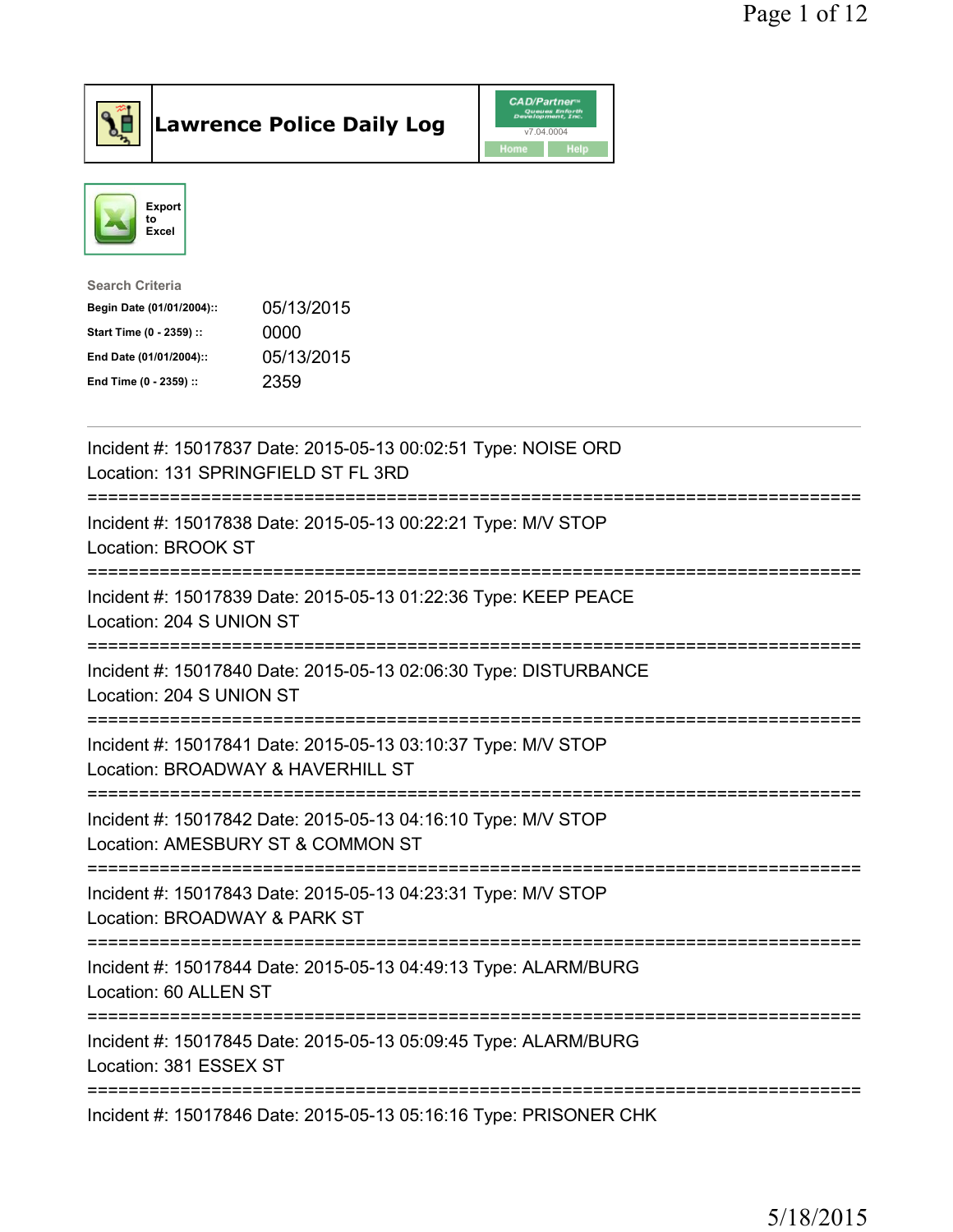Location: HOSPITAL / null =========================================================================== Incident #: 15017847 Date: 2015-05-13 05:36:23 Type: ALARM/BURG Location: 280 MERRIMACK ST FL 2-3 =========================================================================== Incident #: 15017848 Date: 2015-05-13 06:15:53 Type: ALARMS Location: COMMUNITY DAYCARE / 190 HAMPSHIRE ST =========================================================================== Incident #: 15017849 Date: 2015-05-13 07:03:12 Type: PARK & WALK Location: 205 BROADWAY =========================================================================== Incident #: 15017850 Date: 2015-05-13 07:23:14 Type: M/V STOP Location: 21 CRESCENT ST =========================================================================== Incident #: 15017851 Date: 2015-05-13 07:25:13 Type: CLOSE STREET Location: AVON ST & JACKSON ST =========================================================================== Incident #: 15017852 Date: 2015-05-13 07:26:43 Type: CLOSE STREET Location: AVON ST & E HAVERHILL ST =========================================================================== Incident #: 15017853 Date: 2015-05-13 07:27:48 Type: CLOSE STREET Location: AVON & BERKLEY =========================================================================== Incident #: 15017855 Date: 2015-05-13 07:29:07 Type: AUTO ACC/NO PI Location: 73 WINTHROP AV =========================================================================== Incident #: 15017854 Date: 2015-05-13 07:30:05 Type: CLOSE STREET Location: HAVERHILL ST & MILTON ST =========================================================================== Incident #: 15017856 Date: 2015-05-13 07:33:11 Type: M/V STOP Location: MARKET ST & OSGOOD ST =========================================================================== Incident #: 15017857 Date: 2015-05-13 07:34:38 Type: CLOSE STREET Location: HAVERHILL ST & WARREN ST =========================================================================== Incident #: 15017858 Date: 2015-05-13 07:36:43 Type: MAL DAMAGE Location: 262 E HAVERHILL ST #19 =========================================================================== Incident #: 15017859 Date: 2015-05-13 07:38:53 Type: TRAINING Location: MERRIMACK ST & S UNION ST =========================================================================== Incident #: 15017860 Date: 2015-05-13 08:04:11 Type: M/V STOP Location: LORING ST & SALEM ST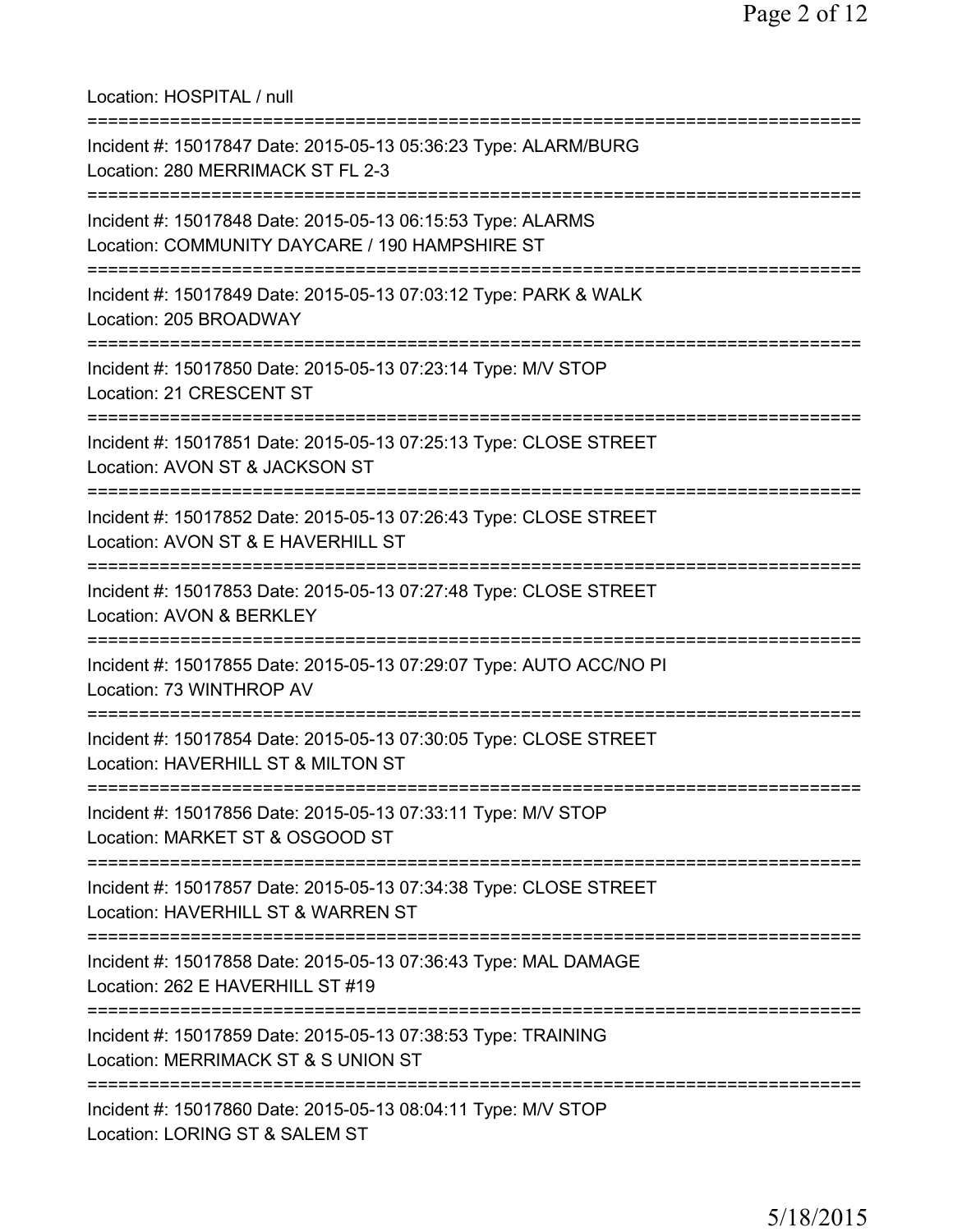| ========================                                                                                                             |
|--------------------------------------------------------------------------------------------------------------------------------------|
| Incident #: 15017861 Date: 2015-05-13 08:22:33 Type: M/V STOP<br>Location: LORING ST & SALEM ST                                      |
| Incident #: 15017862 Date: 2015-05-13 08:25:06 Type: ALARMS<br>Location: 412 HAMPSHIRE ST                                            |
| Incident #: 15017863 Date: 2015-05-13 08:28:10 Type: EXTRA SURVEIL<br>Location: MCDONALDS / 50 BROADWAY<br>========================= |
| Incident #: 15017864 Date: 2015-05-13 08:32:57 Type: M/V STOP<br>Location: AMESBURY ST & COMMON ST<br>=====================          |
| Incident #: 15017865 Date: 2015-05-13 08:34:42 Type: M/V STOP<br>Location: LORING ST & SALEM ST                                      |
| Incident #: 15017866 Date: 2015-05-13 08:36:38 Type: M/V STOP<br>Location: CANAL ST & FRANKLIN ST                                    |
| Incident #: 15017867 Date: 2015-05-13 08:37:28 Type: LOST PROPERTY<br>Location: 107 SARATOGA ST                                      |
| Incident #: 15017868 Date: 2015-05-13 08:41:14 Type: M/V STOP<br>Location: BROADWAY & CANAL ST                                       |
| Incident #: 15017869 Date: 2015-05-13 08:51:35 Type: MEDIC SUPPORT<br>Location: 35 COMMON ST #313<br>===========                     |
| Incident #: 15017870 Date: 2015-05-13 08:53:48 Type: COURT TIME<br>Location: 2 APPLETON ST                                           |
| Incident #: 15017871 Date: 2015-05-13 08:56:03 Type: COURT TIME<br>Location: 2 APPLETON ST                                           |
| Incident #: 15017872 Date: 2015-05-13 08:58:31 Type: M/V STOP<br>Location: DOYLE ST & WATER ST                                       |
| Incident #: 15017873 Date: 2015-05-13 09:05:40 Type: AUTO ACC/NO PI<br>Location: MAY ST & RESERVOIR ST                               |
| Incident #: 15017874 Date: 2015-05-13 09:07:49 Type: M/V STOP<br>Location: LORING ST & SALEM ST                                      |
|                                                                                                                                      |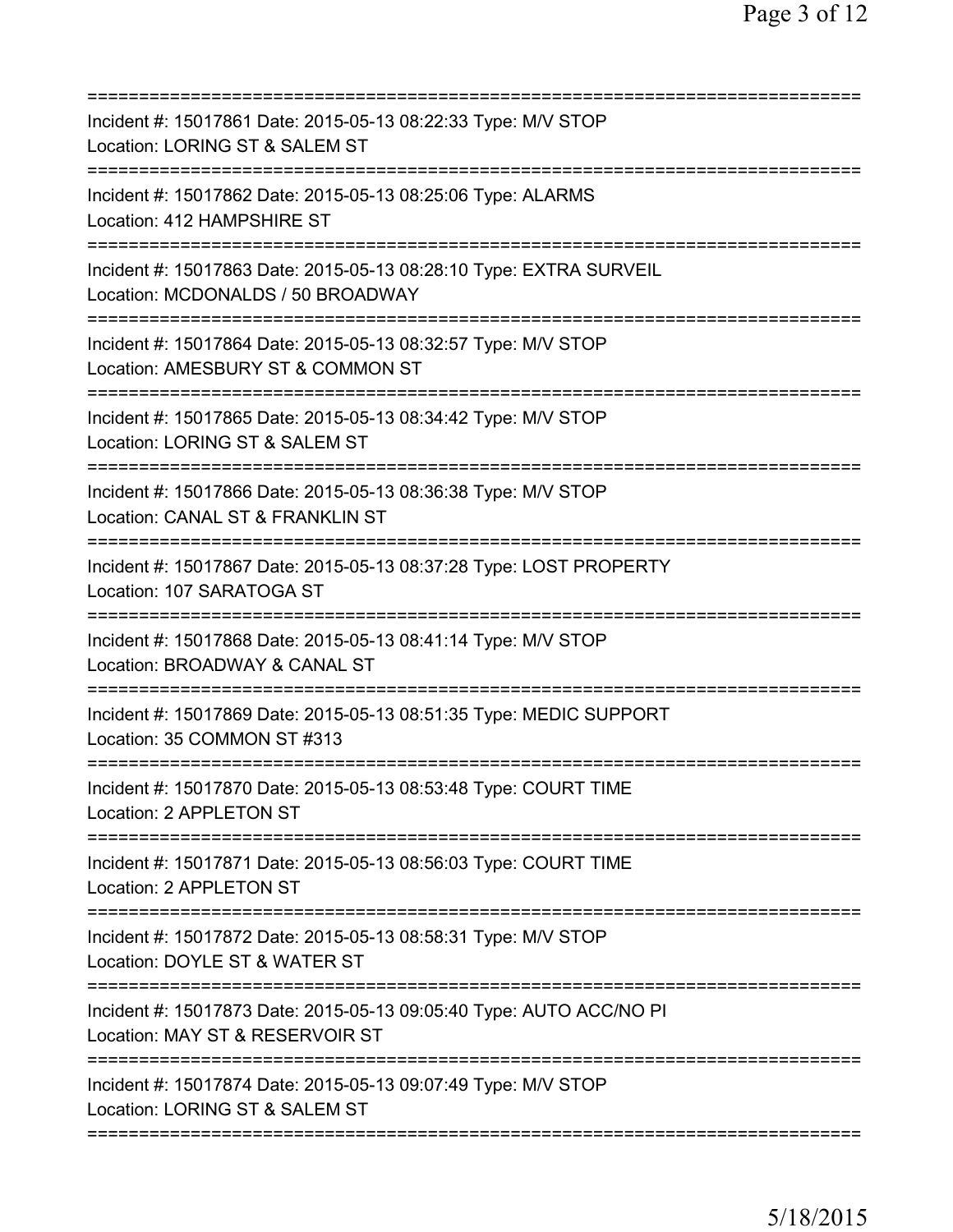| Incident #: 15017875 Date: 2015-05-13 09:17:44 Type: M/V STOP<br>Location: 377 WATER ST                                                                                         |
|---------------------------------------------------------------------------------------------------------------------------------------------------------------------------------|
| Incident #: 15017876 Date: 2015-05-13 09:26:17 Type: DISORDERLY<br>Location: 46 ABBOTT ST                                                                                       |
| Incident #: 15017877 Date: 2015-05-13 09:29:01 Type: ALARM/BURG<br>Location: BAY STATE DISCOUNTS / 381 ESSEX ST                                                                 |
| Incident #: 15017878 Date: 2015-05-13 09:39:54 Type: M/V STOP<br>Location: RIVERSIDE DR & @ METHUEN                                                                             |
| Incident #: 15017879 Date: 2015-05-13 09:44:10 Type: M/V STOP<br>Location: DOYLE ST & WATER ST                                                                                  |
| Incident #: 15017880 Date: 2015-05-13 09:45:29 Type: M/V STOP<br><b>Location: LORING &amp; MAS</b>                                                                              |
| Incident #: 15017882 Date: 2015-05-13 09:50:07 Type: MISSING PERS<br>Location: 18 BEACON ST<br>:=============================                                                   |
| Incident #: 15017881 Date: 2015-05-13 09:50:46 Type: TRESPASSING<br>Location: 119 THOREAU WAY                                                                                   |
| Incident #: 15017884 Date: 2015-05-13 09:53:45 Type: NEIGHBOR PROB<br>Location: 16 EMERALD AV                                                                                   |
| Incident #: 15017883 Date: 2015-05-13 09:54:08 Type: INVESTIGATION<br>Location: 80 BODWELL ST                                                                                   |
| ========================<br>Incident #: 15017885 Date: 2015-05-13 09:55:38 Type: M/V STOP<br>Location: LORING ST & SALEM ST                                                     |
| ==============================<br>==========================<br>==============<br>Incident #: 15017886 Date: 2015-05-13 09:57:44 Type: TOW OF M/V<br>Location: 384 HAMPSHIRE ST |
| Incident #: 15017887 Date: 2015-05-13 10:03:41 Type: M/V STOP<br>Location: HOLT ST & WATER ST                                                                                   |
| Incident #: 15017888 Date: 2015-05-13 10:05:06 Type: M/V STOP<br>Location: LORING ST & SALEM ST                                                                                 |
| Incident #: 15017889 Date: 2015-05-13 10:12:54 Type: M/V STOP                                                                                                                   |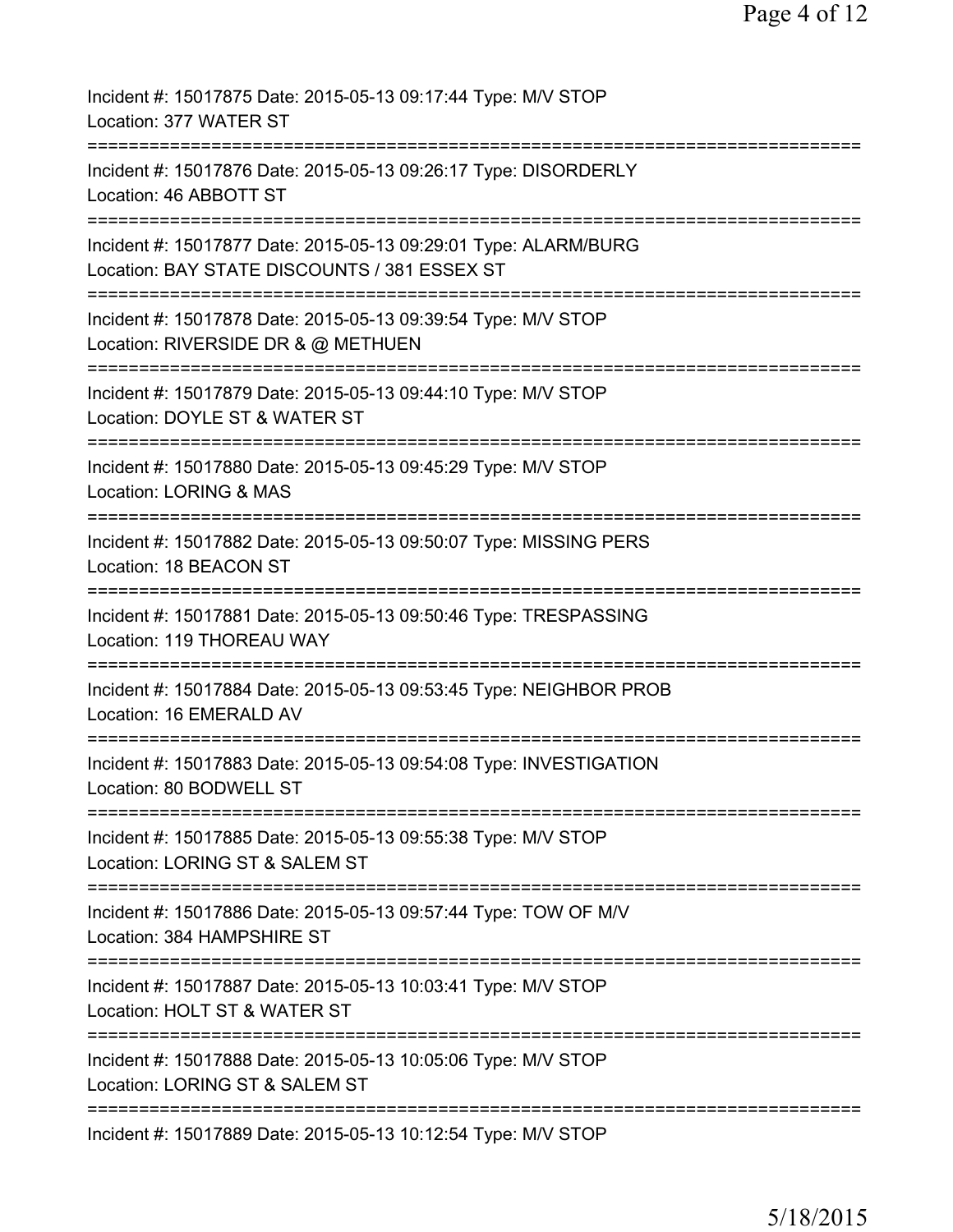| Location: LORING ST & SALEM ST                                                                                                             |
|--------------------------------------------------------------------------------------------------------------------------------------------|
| Incident #: 15017890 Date: 2015-05-13 10:12:56 Type: AUTO ACC/NO PI<br><b>Location: WINTHROP AV</b>                                        |
| Incident #: 15017891 Date: 2015-05-13 10:20:09 Type: M/V STOP<br>Location: 946SW6 / LORING ST & SALEM ST                                   |
| Incident #: 15017892 Date: 2015-05-13 10:24:37 Type: DISTURBANCE<br>Location: 100 HAWTHORNE WAY                                            |
| Incident #: 15017893 Date: 2015-05-13 10:27:51 Type: M/V STOP<br>Location: ESSEX ST & RIVERSIDE DR                                         |
| Incident #: 15017894 Date: 2015-05-13 10:30:30 Type: M/V STOP<br>Location: LORING ST & SALEM ST                                            |
| ___________________<br>Incident #: 15017895 Date: 2015-05-13 10:52:26 Type: THREATS<br>Location: 233 HAVERHILL ST                          |
| Incident #: 15017896 Date: 2015-05-13 10:58:38 Type: THREATS<br>Location: 135 BOWDOIN ST FL 2                                              |
| Incident #: 15017897 Date: 2015-05-13 11:15:49 Type: ALARM/BURG<br>Location: THRIFTY / 608 S UNION ST                                      |
| Incident #: 15017898 Date: 2015-05-13 11:20:47 Type: M/V STOP<br>Location: 556 ANDOVER ST                                                  |
| Incident #: 15017899 Date: 2015-05-13 11:39:25 Type: NEIGHBOR PROB<br>Location: 16 EMERALD AV                                              |
| ================================<br>Incident #: 15017900 Date: 2015-05-13 11:41:33 Type: DRUG VIO<br>Location: 243 ERVING AV               |
| ;==================================<br>Incident #: 15017901 Date: 2015-05-13 12:07:06 Type: AUTO ACC/NO PI<br><b>Location: WINTHROP AV</b> |
| ===================================<br>Incident #: 15017902 Date: 2015-05-13 12:08:29 Type: NOTIFICATION<br>Location: 147 ARLINGTON ST     |
| Incident #: 15017903 Date: 2015-05-13 12:09:09 Type: NOTIFICATION<br>Location: 4 CHELMSFORD ST                                             |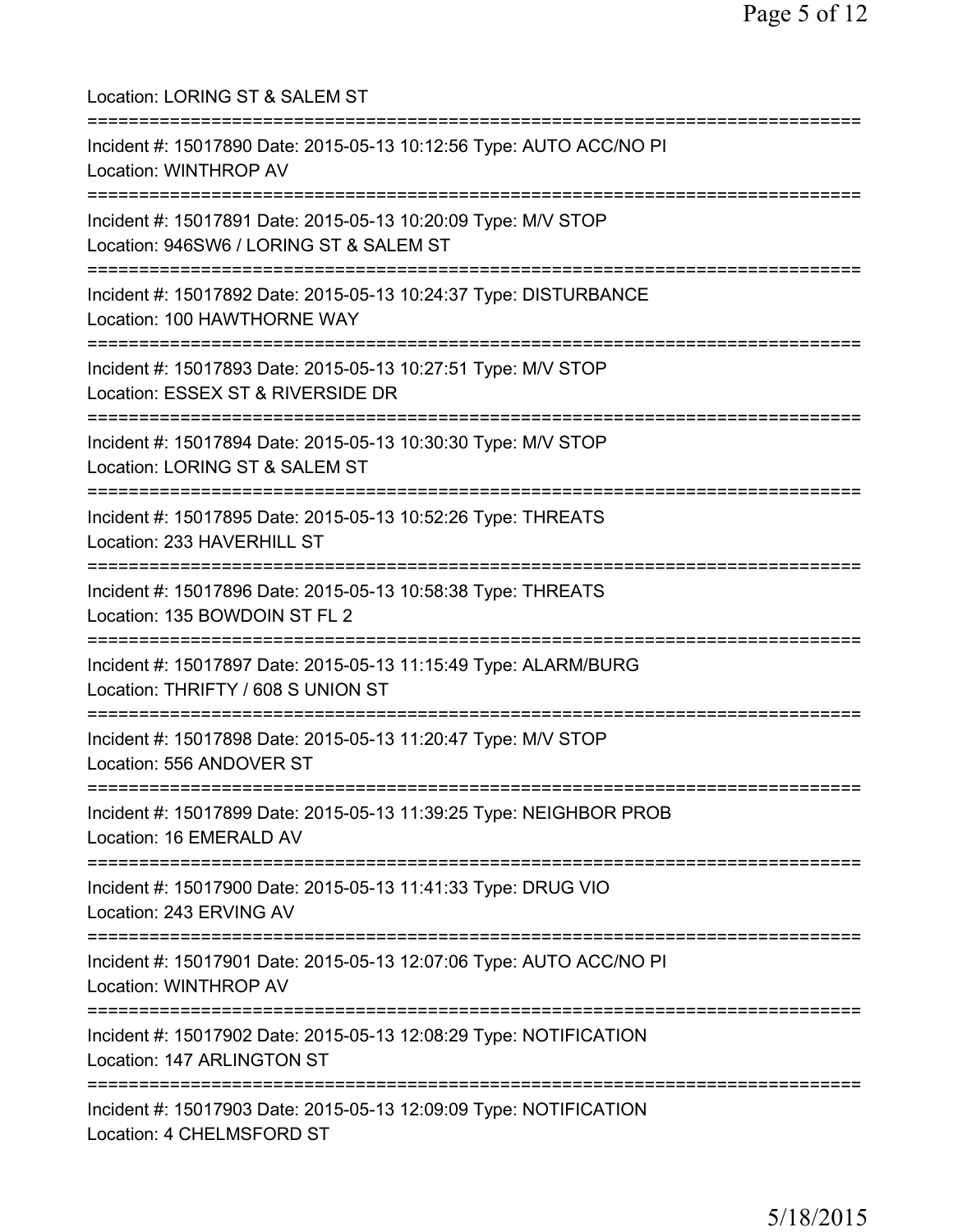| Incident #: 15017904 Date: 2015-05-13 12:10:16 Type: NOTIFICATION<br>Location: 7 CHELMSFORD ST                                                 |
|------------------------------------------------------------------------------------------------------------------------------------------------|
| Incident #: 15017905 Date: 2015-05-13 12:10:55 Type: SUS PERS/MV<br>Location: 32 JEFFERSON ST                                                  |
| Incident #: 15017906 Date: 2015-05-13 12:20:06 Type: ALARM/BURG<br>Location: IGLESIA BAUTISTA BIBLICA / 3 GREEN ST<br>==================       |
| Incident #: 15017907 Date: 2015-05-13 12:29:09 Type: MAL DAMAGE<br>Location: 262 E HAVERHILL ST                                                |
| ====================================<br>Incident #: 15017908 Date: 2015-05-13 12:30:05 Type: M/V STOP<br>Location: BROADWAY & LOWELL ST        |
| ===========================<br>------------<br>Incident #: 15017909 Date: 2015-05-13 12:36:14 Type: M/V STOP<br>Location: BROADWAY & LOWELL ST |
| Incident #: 15017910 Date: 2015-05-13 12:40:05 Type: CK WELL BEING<br>Location: 71 BROOKFIELD ST                                               |
| Incident #: 15017911 Date: 2015-05-13 12:52:39 Type: MAN DOWN<br>Location: HAVERHILL ST & JACKSON ST                                           |
| Incident #: 15017912 Date: 2015-05-13 12:55:28 Type: SHOPLIFTING<br>Location: 365 ESSEX ST                                                     |
| Incident #: 15017913 Date: 2015-05-13 13:05:36 Type: CK WELL BEING<br>Location: 73 WINTHROP AV                                                 |
| Incident #: 15017914 Date: 2015-05-13 13:10:43 Type: DISTURBANCE<br>Location: 44 WASHINGTON ST                                                 |
| Incident #: 15017915 Date: 2015-05-13 13:36:58 Type: RECOV/STOL/MV<br>Location: 516TT1 / 12 ACTON ST                                           |
| Incident #: 15017916 Date: 2015-05-13 13:43:23 Type: DOMESTIC/PROG<br>Location: 112 SPRINGFIELD ST #APT3                                       |
| Incident #: 15017917 Date: 2015-05-13 14:11:56 Type: ALARM/BURG<br>Location: 65 WESLEY ST                                                      |
|                                                                                                                                                |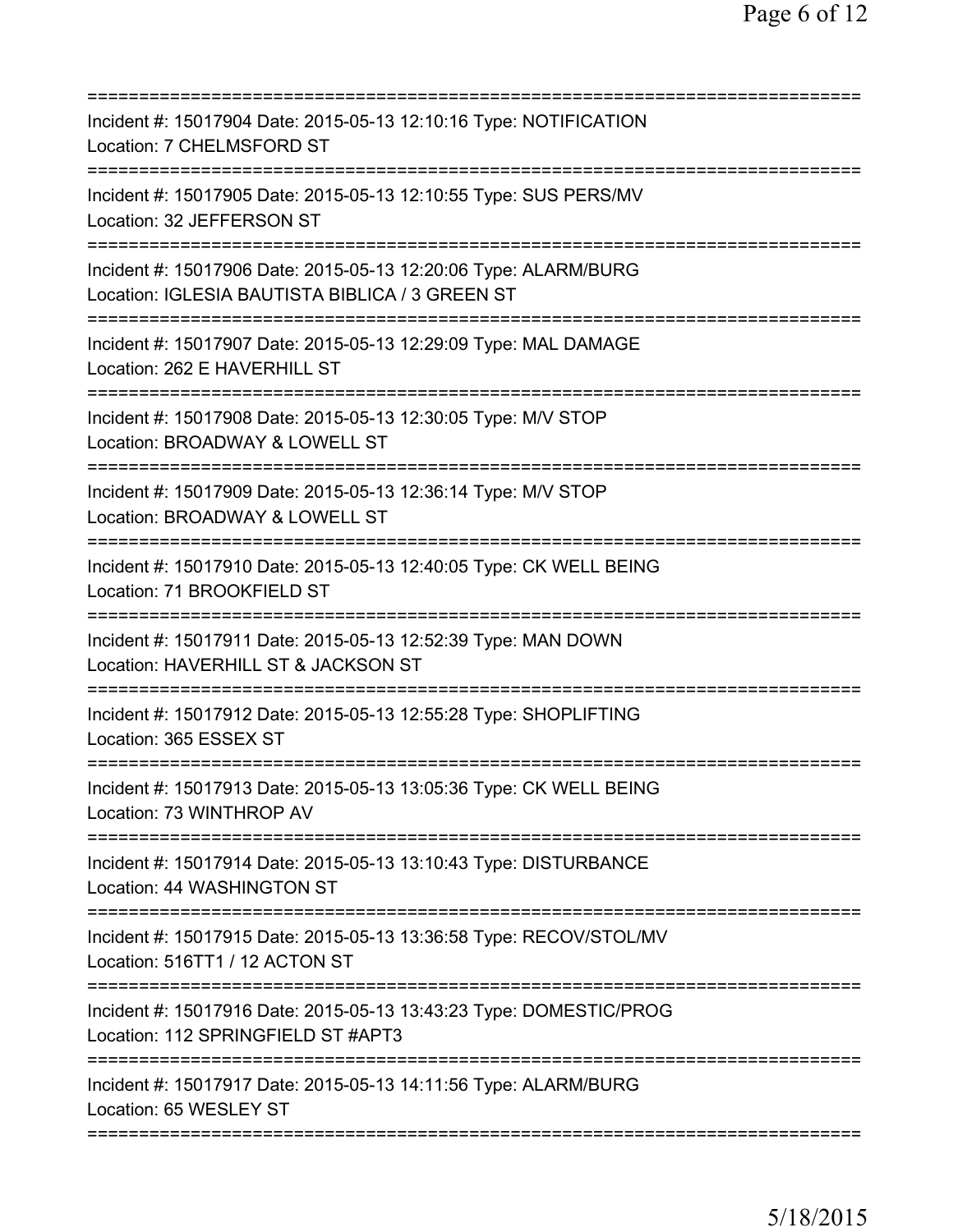| Incident #: 15017919 Date: 2015-05-13 14:17:15 Type: NOTIFICATION<br>Location: 491 ANDOVER ST                 |
|---------------------------------------------------------------------------------------------------------------|
| Incident #: 15017918 Date: 2015-05-13 14:18:12 Type: M/V STOP<br>Location: GARDEN ST & JACKSON ST             |
| Incident #: 15017920 Date: 2015-05-13 14:35:46 Type: HIT & RUN M/V<br>Location: 68 BOXFORD ST                 |
| Incident #: 15017921 Date: 2015-05-13 15:02:12 Type: M/V STOP<br>Location: ESSEX ST & JACKSON ST              |
| Incident #: 15017922 Date: 2015-05-13 15:10:44 Type: DRUG VIO<br>Location: PARK / BROOK ST                    |
| Incident #: 15017923 Date: 2015-05-13 15:18:19 Type: ANIMAL COMPL<br>Location: 84 BENNINGTON ST               |
| Incident #: 15017924 Date: 2015-05-13 15:19:44 Type: HARASSMENT<br>Location: 86 S BROADWAY #5                 |
| Incident #: 15017925 Date: 2015-05-13 15:22:42 Type: AUTO ACC/NO PI<br>Location: HAVERHILL ST & RESERVOIR ST  |
| Incident #: 15017926 Date: 2015-05-13 15:29:03 Type: NOTIFICATION<br>Location: 143 S UNION ST #3              |
| Incident #: 15017927 Date: 2015-05-13 15:44:22 Type: AUTO ACC/UNK PI<br>Location: FROST SCHOOL / 33 HAMLET ST |
| Incident #: 15017928 Date: 2015-05-13 16:17:56 Type: AUTO ACC/NO PI<br>Location: 4 ELM ST                     |
| Incident #: 15017929 Date: 2015-05-13 16:40:44 Type: LARCENY/PROG<br>Location: 205 BROADWAY                   |
| Incident #: 15017930 Date: 2015-05-13 17:05:04 Type: CK WELL BEING<br>Location: 71 BROOKFIELD ST              |
| Incident #: 15017931 Date: 2015-05-13 17:22:11 Type: ALARM/HOLD<br>Location: 46 ANDOVER ST FL 2               |
| Incident #: 15017932 Date: 2015-05-13 17:22:46 Type: SUS PERS/MV                                              |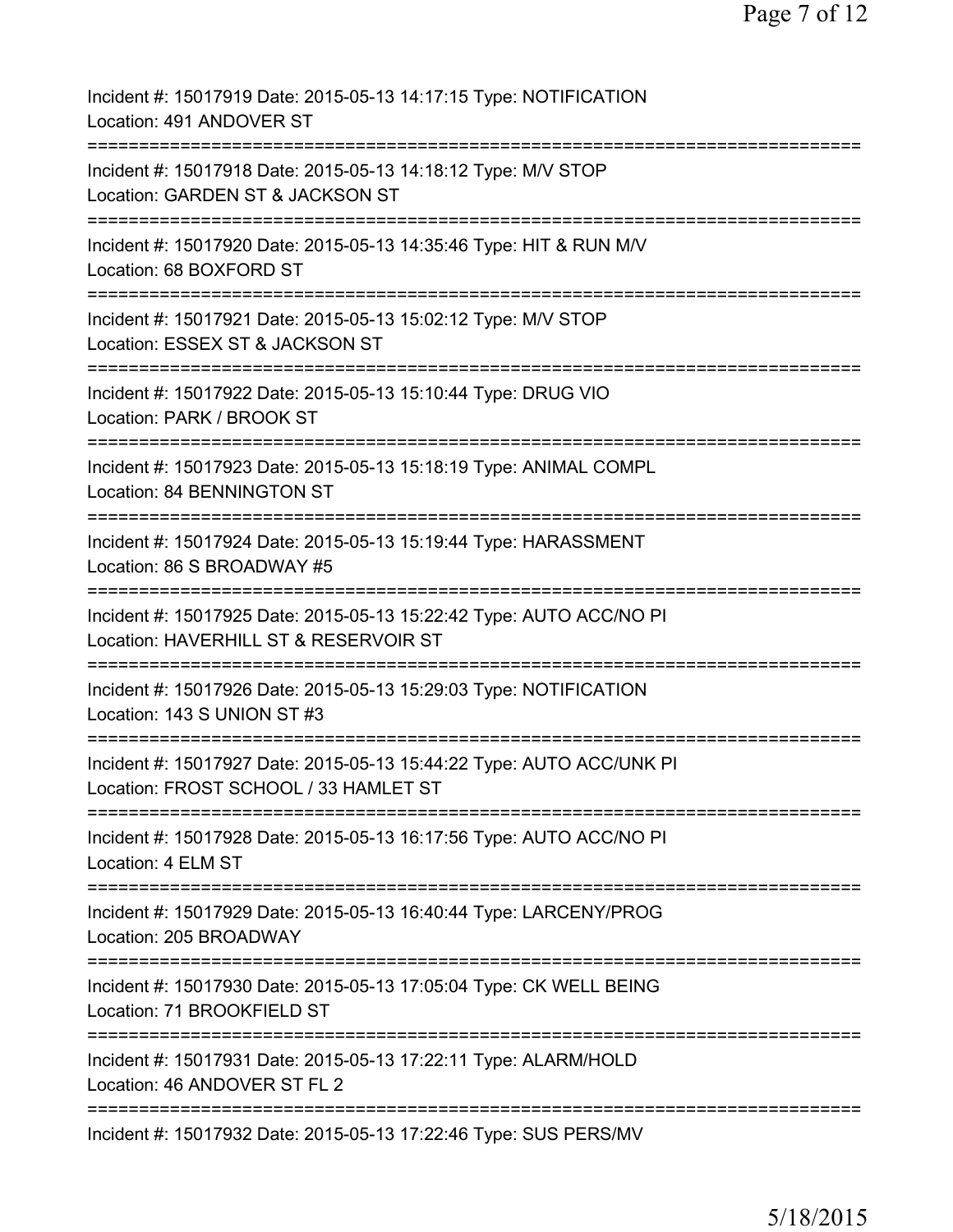| Location: 3 SCHOOL ST                                                                                                             |
|-----------------------------------------------------------------------------------------------------------------------------------|
| Incident #: 15017933 Date: 2015-05-13 17:24:38 Type: B&E/MV/PAST<br>Location: 21 BRUCE ST                                         |
| Incident #: 15017934 Date: 2015-05-13 17:35:20 Type: M/V STOP<br>Location: 276 ANDOVER ST                                         |
| Incident #: 15017935 Date: 2015-05-13 17:51:36 Type: HIT & RUN M/V<br>Location: HAFFNER'S GAS STATION / 69 PARKER ST              |
| Incident #: 15017936 Date: 2015-05-13 17:55:40 Type: M/V STOP<br>Location: BROADWAY & LOWELL ST                                   |
| Incident #: 15017937 Date: 2015-05-13 17:58:33 Type: M/V STOP<br>Location: BROADWAY & COMMON ST                                   |
| Incident #: 15017938 Date: 2015-05-13 17:59:23 Type: M/V STOP<br>Location: 198 BROADWAY                                           |
| Incident #: 15017939 Date: 2015-05-13 18:05:54 Type: M/V STOP<br>Location: AMES ST & LOWELL ST                                    |
| Incident #: 15017940 Date: 2015-05-13 18:06:28 Type: SUICIDE ATTEMPT<br>Location: 77 S UNION ST #15                               |
| Incident #: 15017941 Date: 2015-05-13 18:10:09 Type: M/V STOP<br>Location: BIG N' BEEFY / 415 BROADWAY                            |
| Incident #: 15017942 Date: 2015-05-13 18:14:46 Type: ALARM/BURG<br>Location: COLORTYME RENTAL / 276 S BROADWAY                    |
| Incident #: 15017943 Date: 2015-05-13 18:18:23 Type: WARRANT SERVE<br>Location: 204 PARK ST                                       |
| Incident #: 15017944 Date: 2015-05-13 18:21:05 Type: CK WELL BEING<br>Location: 71 BROOKFIELD ST                                  |
| Incident #: 15017945 Date: 2015-05-13 18:24:14 Type: M/V STOP<br>Location: ARLINGTON ST & CHELMSFORD ST                           |
| Incident #: 15017946 Date: 2015-05-13 18:28:17 Type: AUTO ACC/NO PI<br>Location: JENKINS, TOMMY SERVICE STATION / 347 LAWRENCE ST |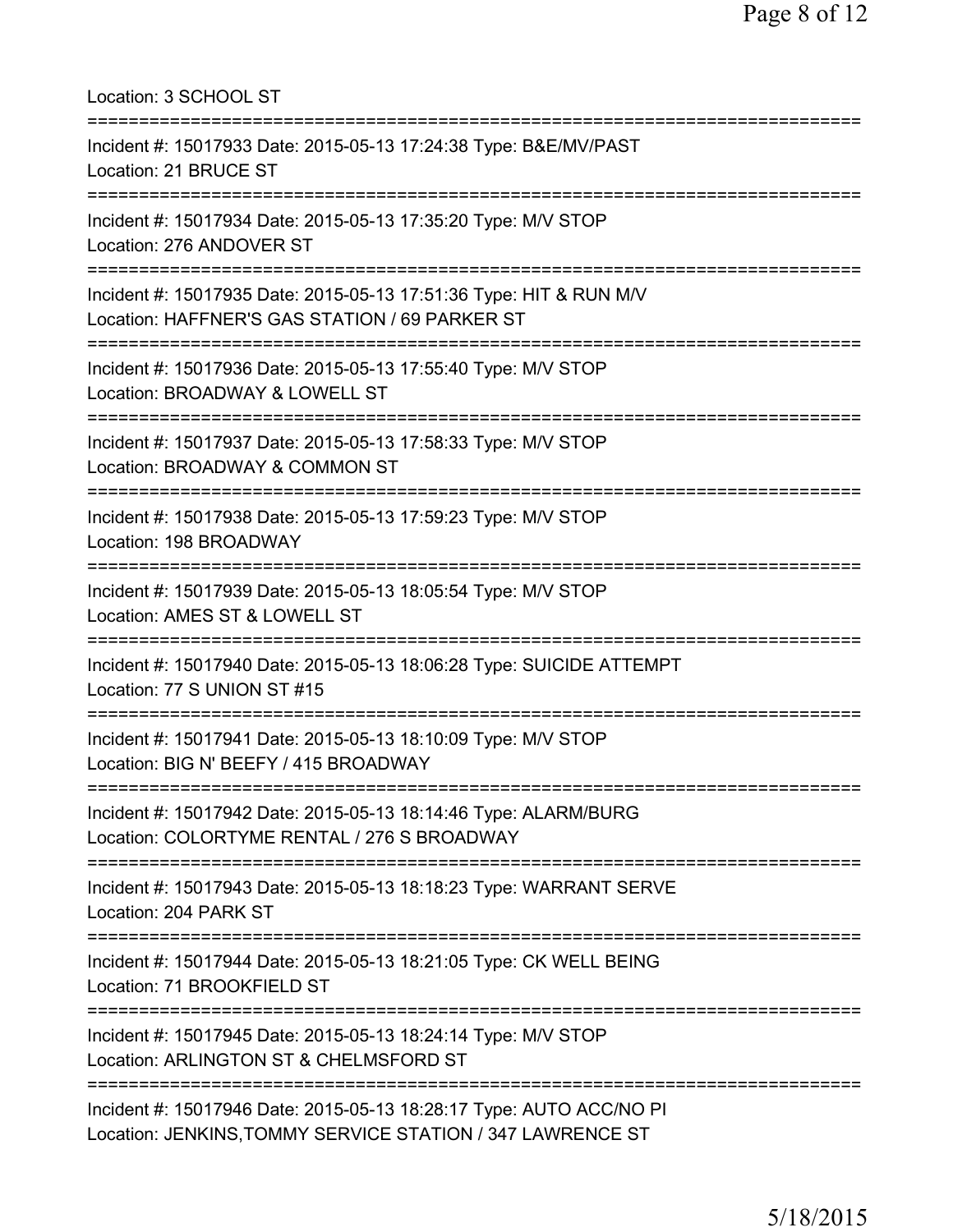| Incident #: 15017947 Date: 2015-05-13 18:31:05 Type: LARCENY/PAST<br>Location: SUPER LIQUORS / 35 S BROADWAY                                           |
|--------------------------------------------------------------------------------------------------------------------------------------------------------|
| Incident #: 15017948 Date: 2015-05-13 18:32:05 Type: NOISE ORD<br>Location: 210 ABBOTT ST                                                              |
| Incident #: 15017949 Date: 2015-05-13 18:39:44 Type: ANIMAL COMPL<br>Location: 165 S UNION ST                                                          |
| Incident #: 15017950 Date: 2015-05-13 18:41:06 Type: M/V STOP<br>Location: LEBANON ST & WHITE ST                                                       |
| Incident #: 15017951 Date: 2015-05-13 18:41:56 Type: M/V STOP<br>Location: ESSEX ST & HAMPSHIRE ST                                                     |
| Incident #: 15017952 Date: 2015-05-13 18:43:48 Type: GENERAL SERV<br>Location: CITY HALL / 200 COMMON ST                                               |
| Incident #: 15017953 Date: 2015-05-13 18:47:54 Type: GENERAL SERV<br>Location: HAFFNER'S GAS STATION / 435 MARKET<br>================================= |
| Incident #: 15017954 Date: 2015-05-13 18:54:03 Type: UNWANTEDGUEST<br>Location: 86 TOWER HILL ST<br>===========                                        |
| Incident #: 15017956 Date: 2015-05-13 19:11:25 Type: B&E/DWELL/AT<br>Location: 22 MILTON ST                                                            |
| Incident #: 15017955 Date: 2015-05-13 19:12:35 Type: M/V STOP<br>Location: 495 LOWELL ST                                                               |
| Incident #: 15017957 Date: 2015-05-13 19:21:31 Type: M/V STOP<br>Location: GOLDEN HOUSE / S BROADWAY                                                   |
| Incident #: 15017958 Date: 2015-05-13 19:23:47 Type: DISORDERLY<br>Location: BOWDOIN ST & BROOKFIELD ST                                                |
| Incident #: 15017959 Date: 2015-05-13 19:39:29 Type: M/V STOP<br>Location: BUNKERHILL ST & LAWRENCE ST                                                 |
| Incident #: 15017960 Date: 2015-05-13 19:45:13 Type: FRAUD<br>Location: 83 CROSS ST                                                                    |
|                                                                                                                                                        |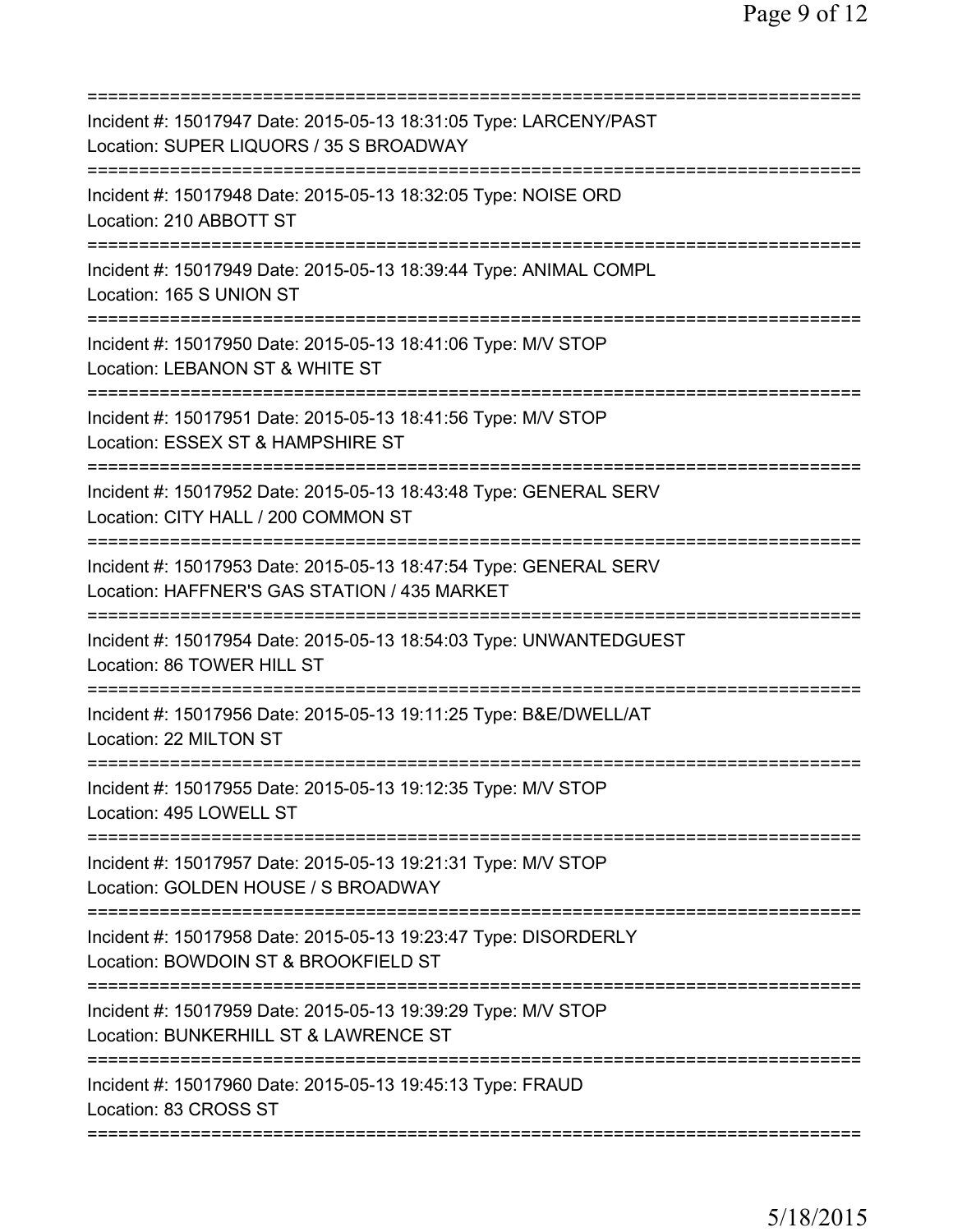Incident #: 15017961 Date: 2015-05-13 19:53:00 Type: GENERAL SERV Location: HAFFNERS CAR WASH / 330 S BROADWAY =========================================================================== Incident #: 15017962 Date: 2015-05-13 19:57:00 Type: VIO CITY ORD Location: 6 AMES ST =========================================================================== Incident #: 15017963 Date: 2015-05-13 20:10:54 Type: SUS PERS/MV Location: ERVING AV & WALNUT ST =========================================================================== Incident #: 15017964 Date: 2015-05-13 20:28:27 Type: MEDIC SUPPORT Location: 925 ESSEX ST =========================================================================== Incident #: 15017965 Date: 2015-05-13 20:31:00 Type: DISTURBANCE Location: 28 HANCOCK ST FL 1 =========================================================================== Incident #: 15017966 Date: 2015-05-13 20:33:23 Type: UNWANTEDGUEST Location: 28 HANCOCK ST FL 1 =========================================================================== Incident #: 15017967 Date: 2015-05-13 21:01:16 Type: DISTURBANCE Location: 7 COURT ST =========================================================================== Incident #: 15017968 Date: 2015-05-13 21:05:35 Type: M/V STOP Location: 599 CANAL ST =========================================================================== Incident #: 15017969 Date: 2015-05-13 21:17:08 Type: M/V STOP Location: CORNISH ST & SWAN ST =========================================================================== Incident #: 15017970 Date: 2015-05-13 21:18:25 Type: FIRE WORKS Location: 126 CROSS ST =========================================================================== Incident #: 15017971 Date: 2015-05-13 21:26:42 Type: FRAUD Location: 167 LAWRENCE ST =========================================================================== Incident #: 15017972 Date: 2015-05-13 21:32:46 Type: M/V STOP Location: HAMPSHIRE ST & HAVERHILL ST =========================================================================== Incident #: 15017973 Date: 2015-05-13 21:38:00 Type: DISTURBANCE Location: 226 BAILEY ST =========================================================================== Incident #: 15017974 Date: 2015-05-13 22:06:21 Type: M/V STOP Location: BROADWAY & LOWELL ST =========================================================================== Incident #: 15017975 Date: 2015-05-13 22:08:26 Type: WARRANT SERVE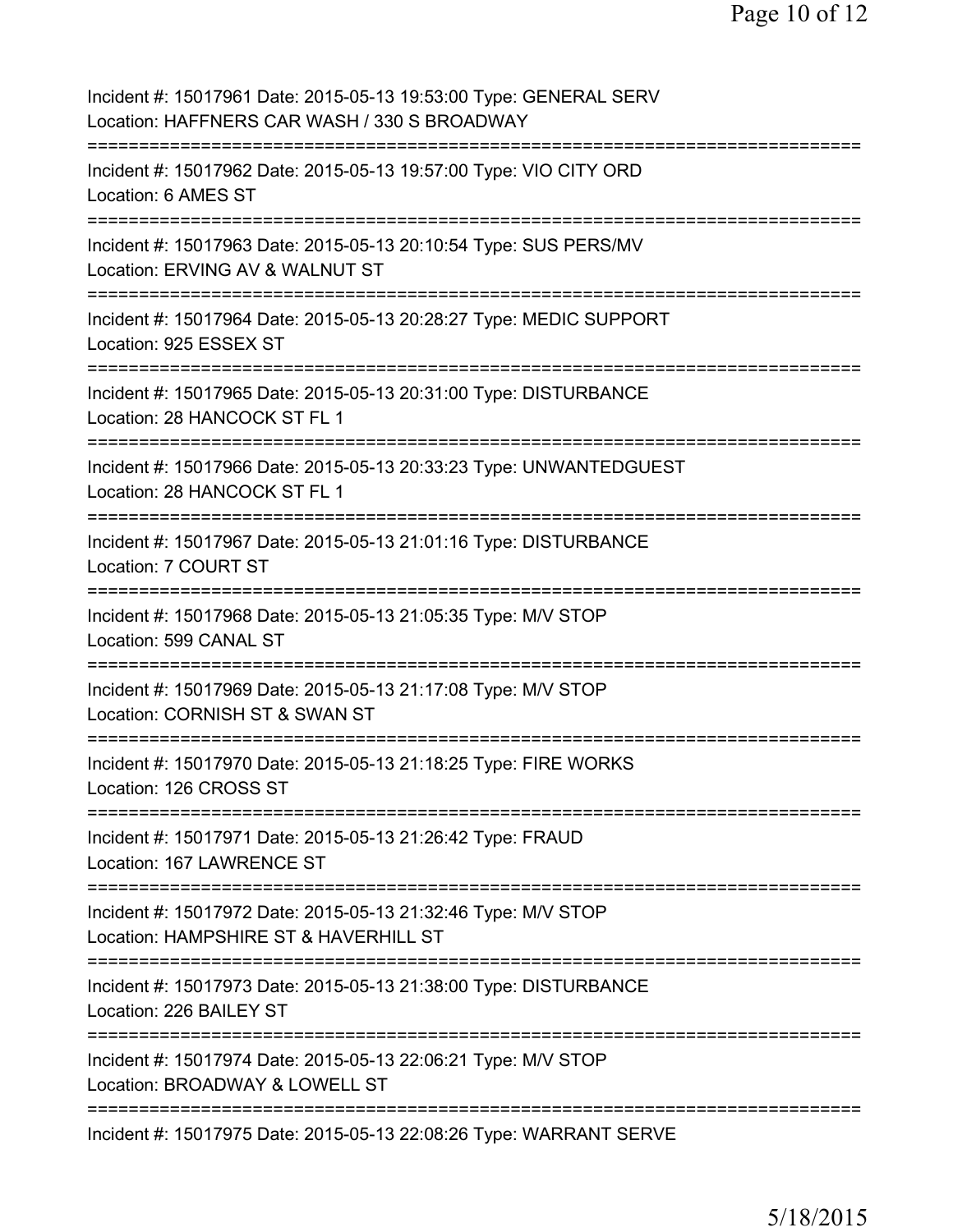Location: 56 SPRINGFIELD ST FL 3 =========================================================================== Incident #: 15017976 Date: 2015-05-13 22:19:11 Type: M/V STOP Location: HAFFNER'S GAS STATION / 69 PARKER ST =========================================================================== Incident #: 15017977 Date: 2015-05-13 22:20:29 Type: M/V STOP Location: BLANCHARD ST & SALEM ST =========================================================================== Incident #: 15017978 Date: 2015-05-13 22:28:44 Type: MISSING PERS Location: 18 CORNISH ST =========================================================================== Incident #: 15017979 Date: 2015-05-13 22:34:28 Type: M/V STOP Location: BROADWAY & CONCORD ST =========================================================================== Incident #: 15017980 Date: 2015-05-13 22:36:43 Type: M/V STOP Location: PARKER ST & SALEM ST =========================================================================== Incident #: 15017981 Date: 2015-05-13 22:46:01 Type: DISTURBANCE Location: 26 HILLSIDE AV #1 =========================================================================== Incident #: 15017982 Date: 2015-05-13 22:51:40 Type: ASSIST FIRE Location: 352 HAMPSHIRE ST =========================================================================== Incident #: 15017983 Date: 2015-05-13 23:03:10 Type: M/V STOP Location: MANCHESTER ST & WEST ST =========================================================================== Incident #: 15017984 Date: 2015-05-13 23:22:32 Type: M/V STOP Location: ALMA ST & ERVING AV =========================================================================== Incident #: 15017985 Date: 2015-05-13 23:26:42 Type: M/V STOP Location: LAWRENCE ST & MYRTLE ST =========================================================================== Incident #: 15017986 Date: 2015-05-13 23:28:01 Type: M/V STOP Location: 18 FRANKLIN ST =========================================================================== Incident #: 15017987 Date: 2015-05-13 23:28:29 Type: M/V STOP Location: BROOK ST =========================================================================== Incident #: 15017988 Date: 2015-05-13 23:31:03 Type: TOW OF M/V Location: DEMOULAS MARKET / 700 ESSEX ST =========================================================================== Incident #: 15017989 Date: 2015-05-13 23:44:02 Type: M/V STOP Location: ESSEX ST & FRANKLIN ST